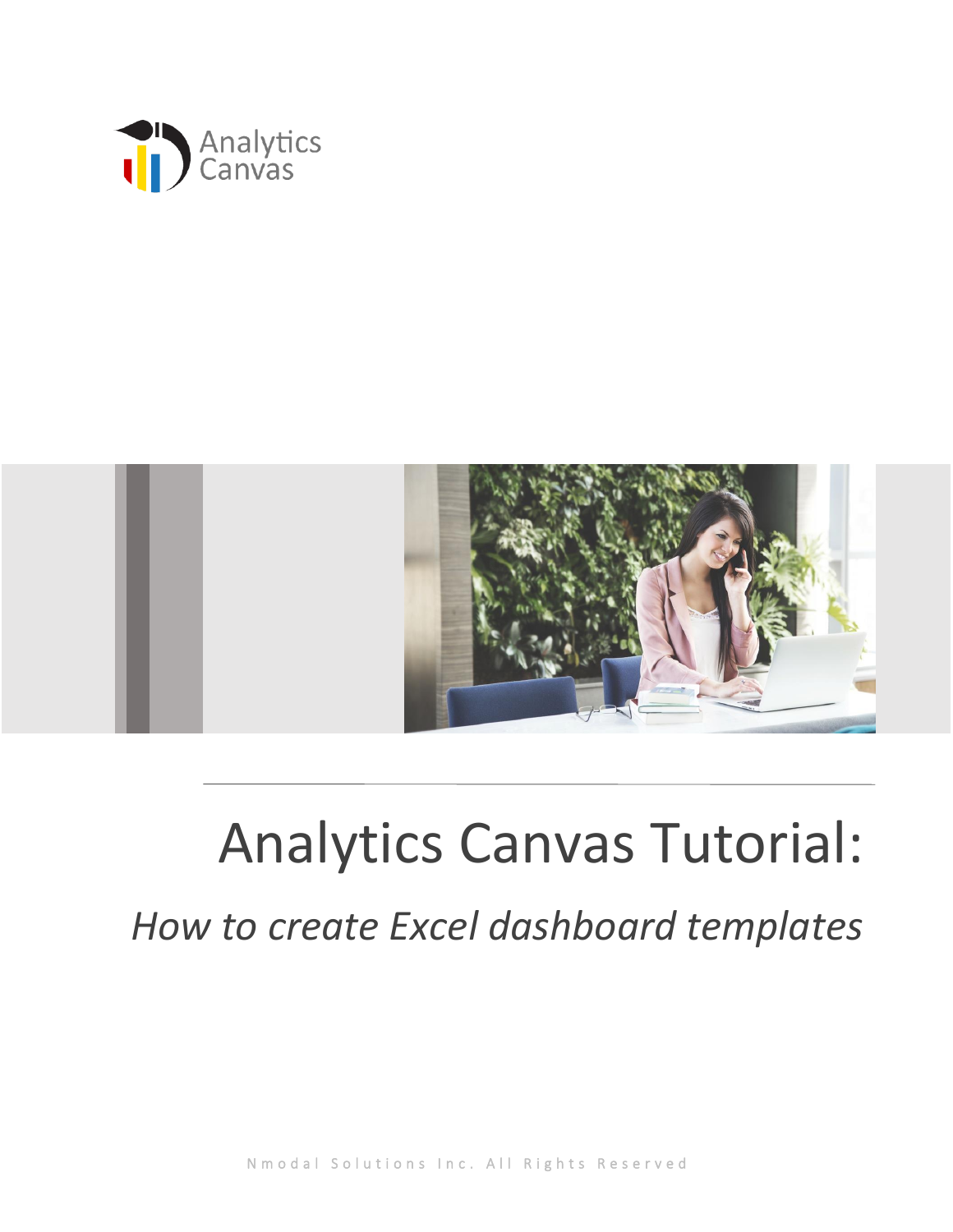

## **Overview**

Welcome to Analytics Canvas's tutorial. This is one of a number of detailed tutorials in which we explain how each feature within Analytics Canvas works, with additional context to help you understand it better, and to use it to best suit your own needs.

## **Creating Excel dashboard templates**

*Analytics Canvas* has powerful integration with Excel that allows the creating of template dashboards and automatic generation of Excel reports.

To generate an Excel workbook template:

Step 1. Drag and drop the Excel Workbook Export Block from the Block Library or right-click on the Main Canvas and select "Add Export Block" and then "Excel Workbook Export".

Step 2. Connect the Excel Workbook Export Block to a block that contains the data that you would like to export.

Step 3. Click on the Excel Workbook Export Block to access its settings, and press on the "New Workbook" button.

Step 4. Select the "Start with a template" option and click the "New" button. Provide a name and a destination folder for the workbook that you will generate from this template. Click "OK". *Analytics Canvas* will create an empty workbook.

| Excel Workbook export 2<br><b>Block Messages</b><br>Data                                            |                                                 |
|-----------------------------------------------------------------------------------------------------|-------------------------------------------------|
| Excel Workbook export 2<br><b>Block Name</b>                                                        | Excel Workbook export                           |
| <b>Excel Workbook</b><br>test1<br>Location to insert data set in Workbook                           | Edit<br>New Workbook<br>$\sim$                  |
| Sheet 1! A1<br>Sheet:<br>Hide this sheet after generation<br>Include column names in first row<br>∨ | <b>Pick</b><br>Write this data to template      |
| Edit data filter<br>No filters                                                                      | Remove this data from template<br>Open template |
|                                                                                                     | Open last generated workbook                    |

*Figure 1 Excel Workbook Export template settings*

You can write the data to, and remove it from, your template file using the "Write this data to template" and "Remove this data from template" buttons. You can open your template file to preview and add formatting and graphs, by using the "Open template" button.